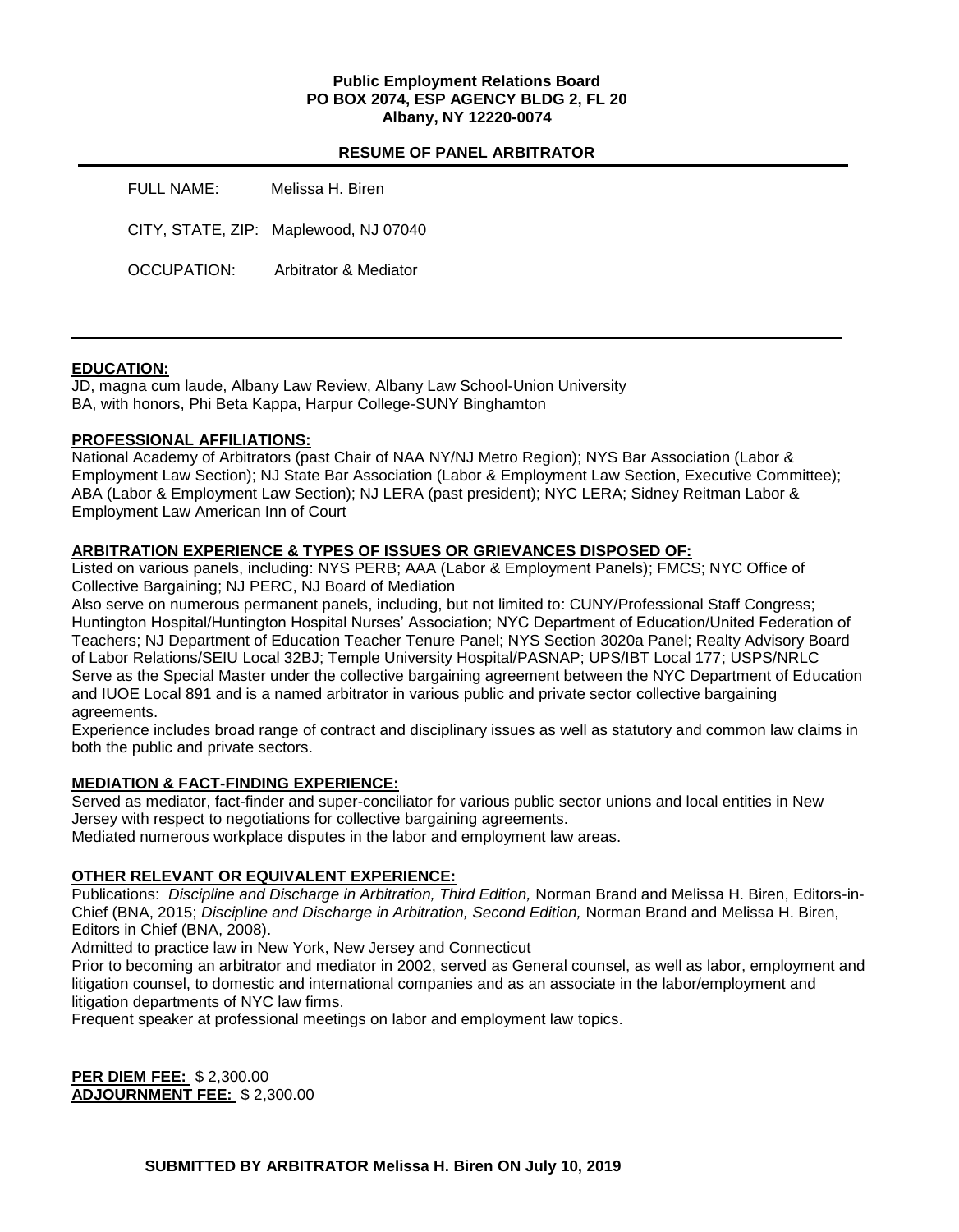#### **Public Employment Relations Board PO BOX 2074, ESP AGENCY BLDG 2, FL 20 Albany, NY 12220-0074**

## **BILLING DISCLOSURE STATEMENT**

## ARBITRATOR'S NAME: Melissa H. Biren

The following is a description of my fees and expenses:

## A) HEARING TIME.

- (1) My per diem is \$2,300 for each day or any part thereof spent hearing a case.
- (2) If a hearing day exceeds \_\_\_ hours, I charge:

 $\Box$ a second full per diem  $\Box$ a prorated per diem

no additional charge X other (describe) : Generally no charge unless the hearing goes exceptionally long and then pro-rata per diem

(3) Additional comments:

## B) STUDY TIME.

- (1) I charge \$ 2,300 for each day spent in preparation of the opinion and award.
- (2) This charge  $XX$  will  $\Box$  will not be prorated for partial days devoted to such preparation.
- (3) Additional comments:

## C) TRAVEL TIME AND EXPENSES.

(1) When travel time plus hearing time exceeds hours in a calendar day:

 $\Box$  Not applicable (no additional charge)

 $\boxtimes$  I charge as follows (describe): If travel is required on a day other than the hearing date, then a pro-rata per diem fee will be charged. If travel on hearing date exceeds five hours, a pro-rata per diem fee is charged. No charge for travel time in NY/NJ Metro area.

(2) I charge for actual, travel-related expenses incurred in connection with the case  $\boxtimes$ YES  $\Box$  NO.

Where appropriate, a mileage charge for auto travel will be billed at:

 $\boxtimes$  Prevailing IRS rate  $\Box$  Other (describe):

(3) When the scheduled hearing day(s) requires an overnight stay:

 $\boxtimes$ There is no charge, other than for lodging and subsistence. (If travel is required on day other than hearing day, charge for travel time per above.)

## $\Box$ I charge as follows (describe):

(4) Additional Comments: If air travel is required, tickets are purchased at full refundable rate unless parties request a non-refundable ticket and agree to reimburse the full amount of the ticket cost in the event of a cancellation (whether or not in the cancellation period).